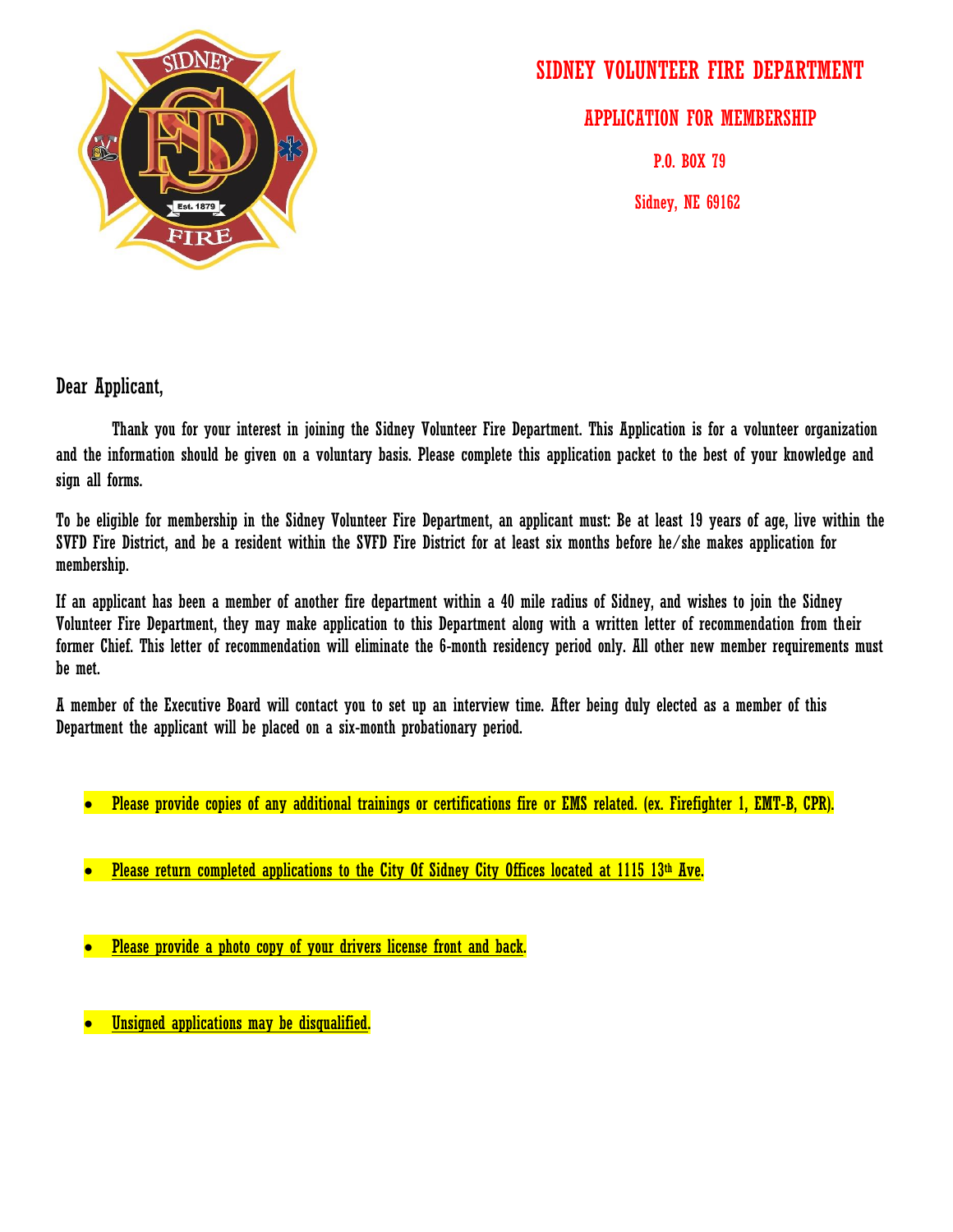#### **Mission Statement**

The mission of the Sidney Volunteer Fire Department shall be the protection, preservation and well-being of the health, safety, and property of all persons residing, working, traveling or otherwise within the Sidney Fire District.

## **Vision**

We shall accomplish this mission not only through fire suppression and rescue, but also fire prevention and education. We shall maintain a high standard of training and education, act and perform in a safe, courteous, and professional manner, strive to create a strong bond with the community and interact professionally with other emergency services. As members of this department, we have chosen to be part of a team that takes pride in representing this mission through dedication and integrity.

## **Core Values**

We will hold true to the core values of honor, loyalty, pride, and courage while pursuing the ideals of compassion, respect, efficiency and innovation to accomplish our mission.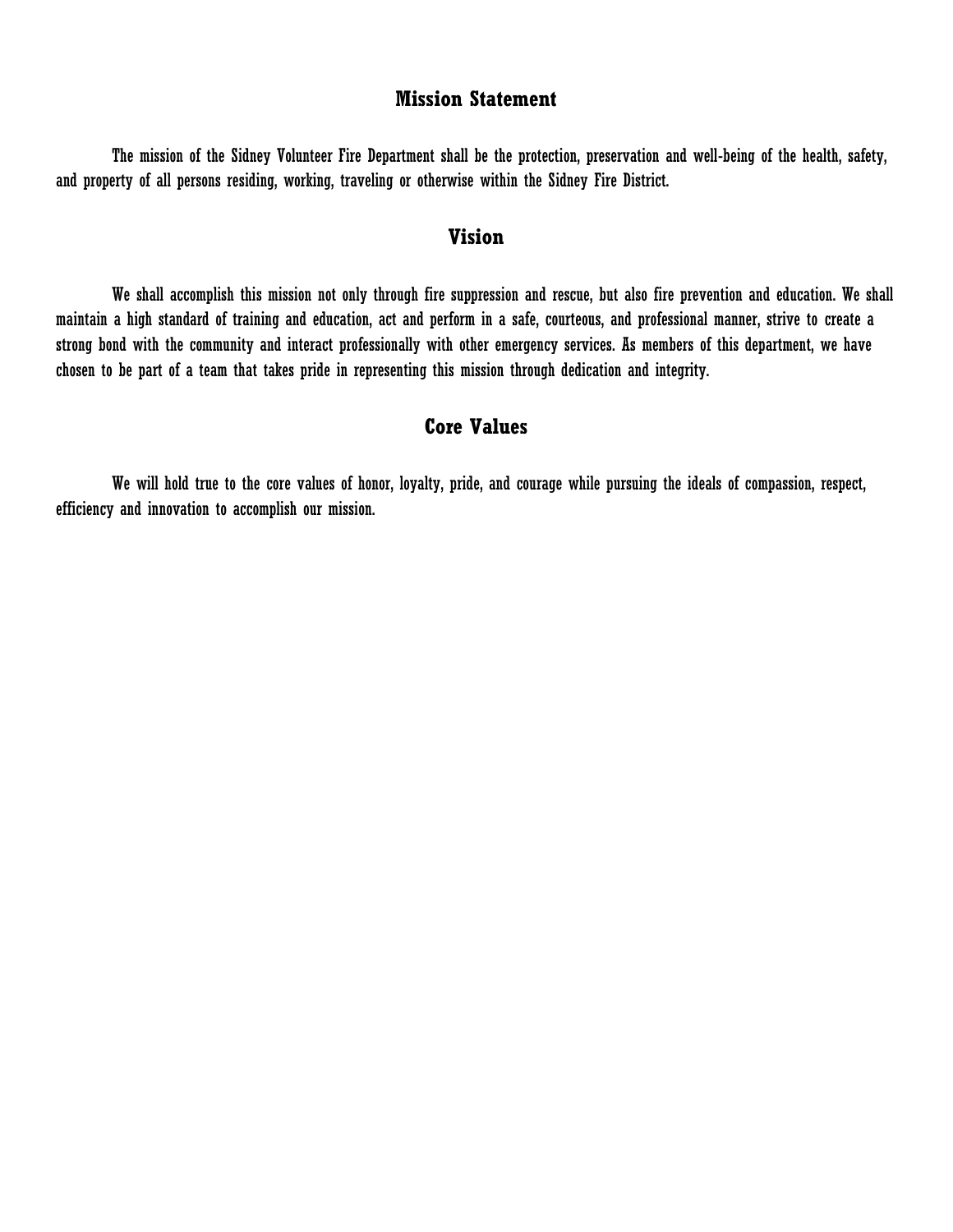# Personal Information

|                      | Present Address: The Second Second Second Second Second Second Second Second Second Second Second Second Second Second Second Second Second Second Second Second Second Second Second Second Second Second Second Second Secon<br>(How Long) |  |  |  |  |  |  |
|----------------------|----------------------------------------------------------------------------------------------------------------------------------------------------------------------------------------------------------------------------------------------|--|--|--|--|--|--|
|                      |                                                                                                                                                                                                                                              |  |  |  |  |  |  |
|                      |                                                                                                                                                                                                                                              |  |  |  |  |  |  |
|                      |                                                                                                                                                                                                                                              |  |  |  |  |  |  |
|                      |                                                                                                                                                                                                                                              |  |  |  |  |  |  |
|                      |                                                                                                                                                                                                                                              |  |  |  |  |  |  |
|                      |                                                                                                                                                                                                                                              |  |  |  |  |  |  |
| <b>Questionnaire</b> |                                                                                                                                                                                                                                              |  |  |  |  |  |  |
| 1.                   | Are you at least 19 years of age?<br>$r = Y$ es $r = N$ o                                                                                                                                                                                    |  |  |  |  |  |  |
| 2.                   | Are you legally authorized to work in the United States?<br>$r = Y$ es $N_0$                                                                                                                                                                 |  |  |  |  |  |  |
| 3.                   | Do you have a valid Nebraska driver's license?<br>State <b>State State State State State</b>                                                                                                                                                 |  |  |  |  |  |  |
|                      | Have you lived within the SVFD Fire District for at least 6 months?<br>$r = Y$ es $N_0$                                                                                                                                                      |  |  |  |  |  |  |
| 5.                   | Have you previously applied to be a volunteer firefighter with the Sidney Volunteer Fire Department?<br>Yes No (If yes, when did you apply?)                                                                                                 |  |  |  |  |  |  |
| 6.                   | Do you have any previous firefighting or EMS experience?<br>Yes No (If Yes list locations, years of service, and current certifications held)                                                                                                |  |  |  |  |  |  |
|                      |                                                                                                                                                                                                                                              |  |  |  |  |  |  |
|                      |                                                                                                                                                                                                                                              |  |  |  |  |  |  |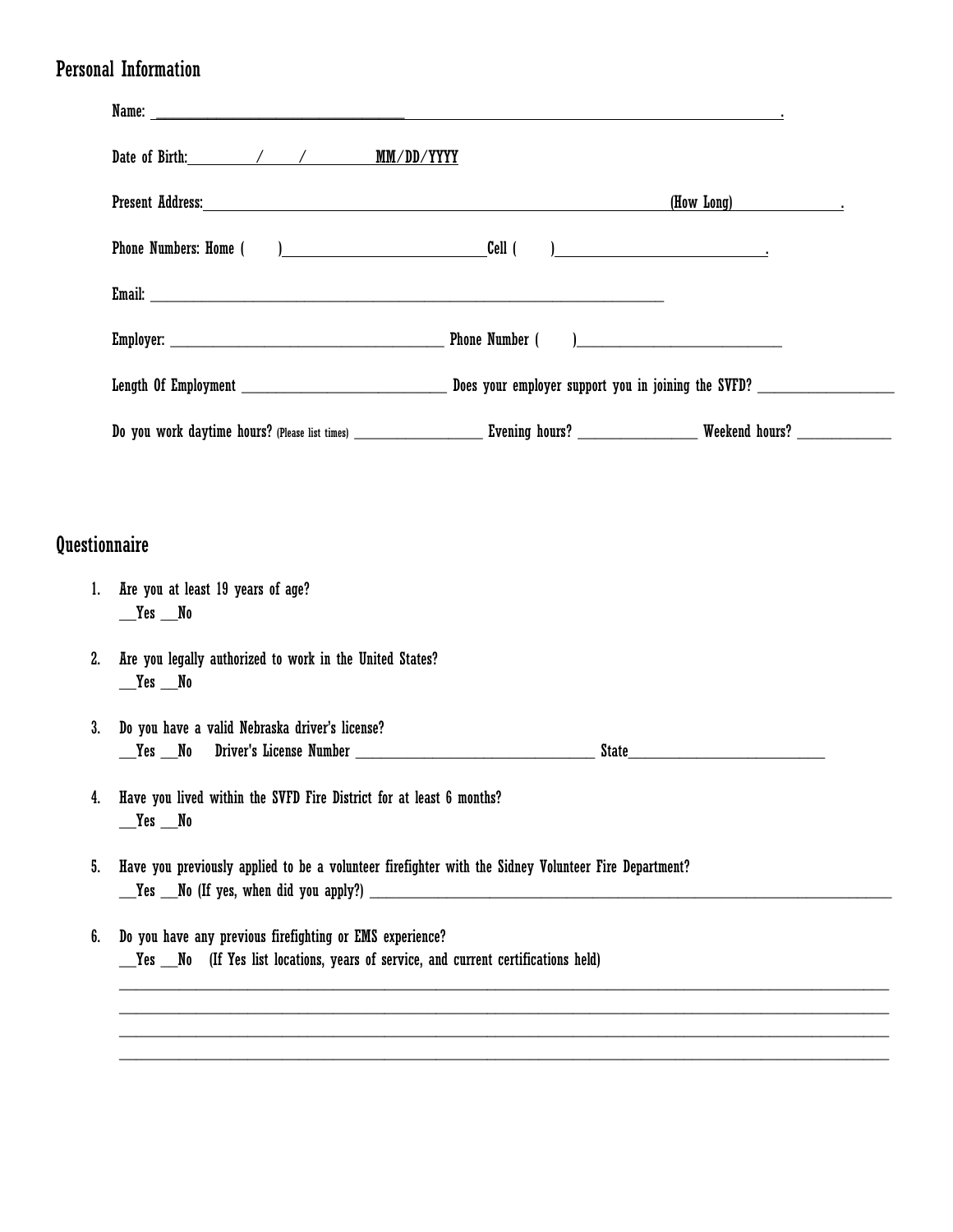| 7. Have you ever been convicted, served probation or a pretrial diversion for a crime (misdemeanor, felony), other than a minor traffic |  |  |  |  |  |  |  |
|-----------------------------------------------------------------------------------------------------------------------------------------|--|--|--|--|--|--|--|
| violation?                                                                                                                              |  |  |  |  |  |  |  |

|    | (If Yes explain?)<br>(If Yes explain?)<br>__Yes __No                                                                                                                                                                                                                           |
|----|--------------------------------------------------------------------------------------------------------------------------------------------------------------------------------------------------------------------------------------------------------------------------------|
| 8. | Will you submit to a police background check?<br>Yes No (If NO explain why?) Note that the set of the set of the set of the set of the set of the set of the set of the set of the set of the set of the set of the set of the set of the set of the set of the set of the set |
| 9. | Attendance at the monthly SVFD meetings and training is mandatory. If elected to join the SVFD would you have any trouble<br>complying?<br>$\mathbb{Z}$ Yes $\mathbb{Z}$ No                                                                                                    |
|    | 10. The SVFD has strict driving by-laws when responding to calls. Are you willing to abide with these?<br>$r = Y$ es $r = N$ o                                                                                                                                                 |
|    | 11. Are you in a position that will allow you to respond to most calls?<br>$r = Y$ es $r = N$ o                                                                                                                                                                                |
|    | 12. Do you have any physical or health limitations that would interfere with your performance in the job for which you are volunteering?<br>No (If yes, please describe.) No all the series of the series of the series of the series of the series of the                     |
|    |                                                                                                                                                                                                                                                                                |
|    | 13. Do you belong to any other volunteer organizations?<br>__Yes __No (If Yes list and briefly describe them:)                                                                                                                                                                 |

14. List any present or past members of the SVFD you know: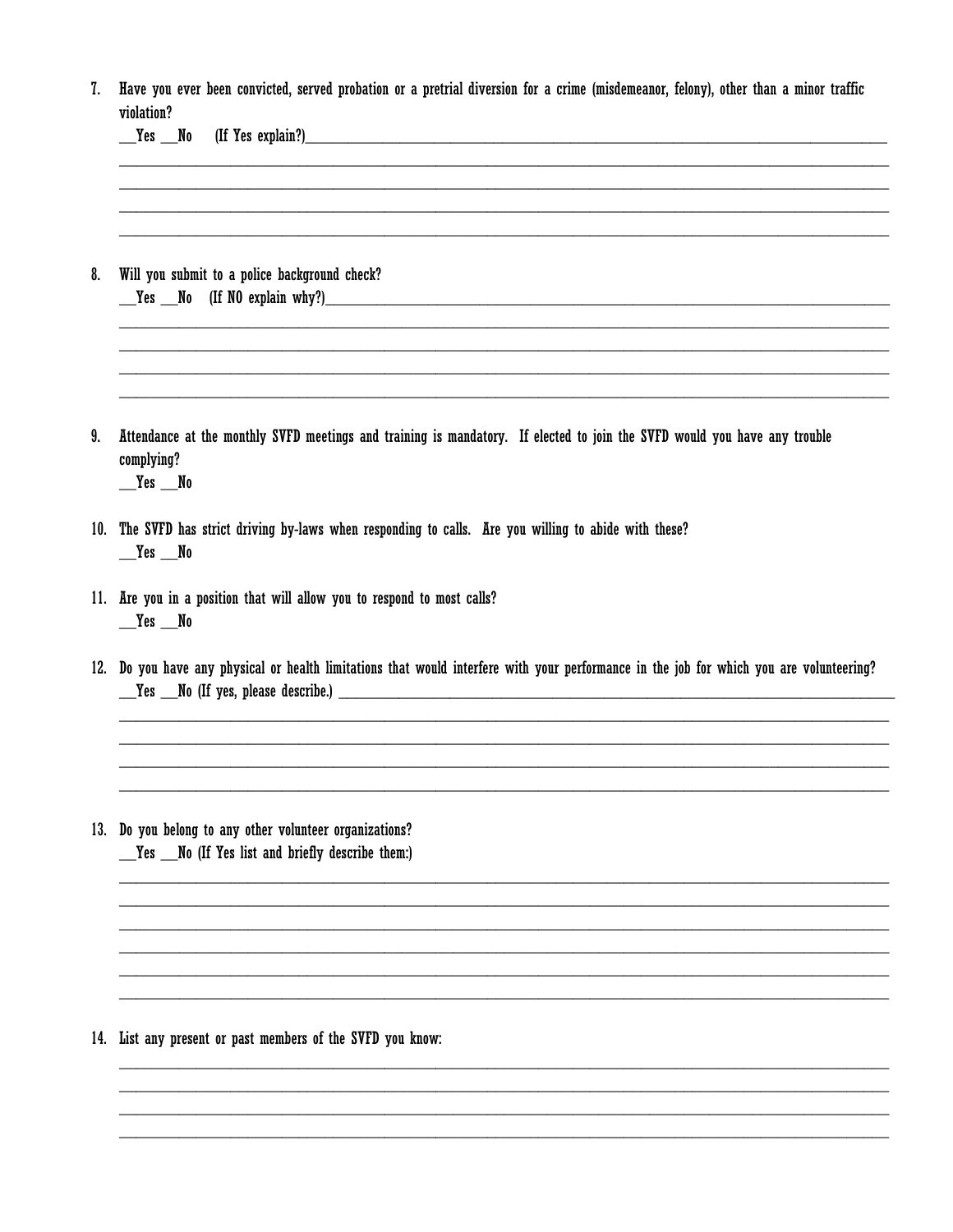| 15. | Any additional information you would like to share with the Executive Board?                                                                                          |
|-----|-----------------------------------------------------------------------------------------------------------------------------------------------------------------------|
|     |                                                                                                                                                                       |
|     |                                                                                                                                                                       |
|     |                                                                                                                                                                       |
|     |                                                                                                                                                                       |
|     |                                                                                                                                                                       |
| 16. | List all places of employment for the last five years to present date. (Include dates of employment, address, name of supervisor, duties,<br>and reason for leaving.) |
|     |                                                                                                                                                                       |
|     |                                                                                                                                                                       |
|     |                                                                                                                                                                       |
|     |                                                                                                                                                                       |
|     | 17. References - Please list three references that are not related to you, including name, address, and phone number.                                                 |
|     |                                                                                                                                                                       |
|     | l.                                                                                                                                                                    |
|     | 2.<br>and the control of the control of the control of the control of the control of the control of the control of the<br>3.                                          |

#### TO BE SIGNED BY APPLICANTS EMPLOYER.

|                        |  | individual during work hours to respond to emergency calls with the Sidney Volunteer Fire Department. |                       |  |  |  |
|------------------------|--|-------------------------------------------------------------------------------------------------------|-----------------------|--|--|--|
| List any restrictions. |  |                                                                                                       |                       |  |  |  |
|                        |  |                                                                                                       |                       |  |  |  |
| Date: $\frac{1}{2}$ /  |  | MM/DD/YYYY                                                                                            |                       |  |  |  |
|                        |  |                                                                                                       |                       |  |  |  |
|                        |  | Employer Signature                                                                                    | Employer Printed Name |  |  |  |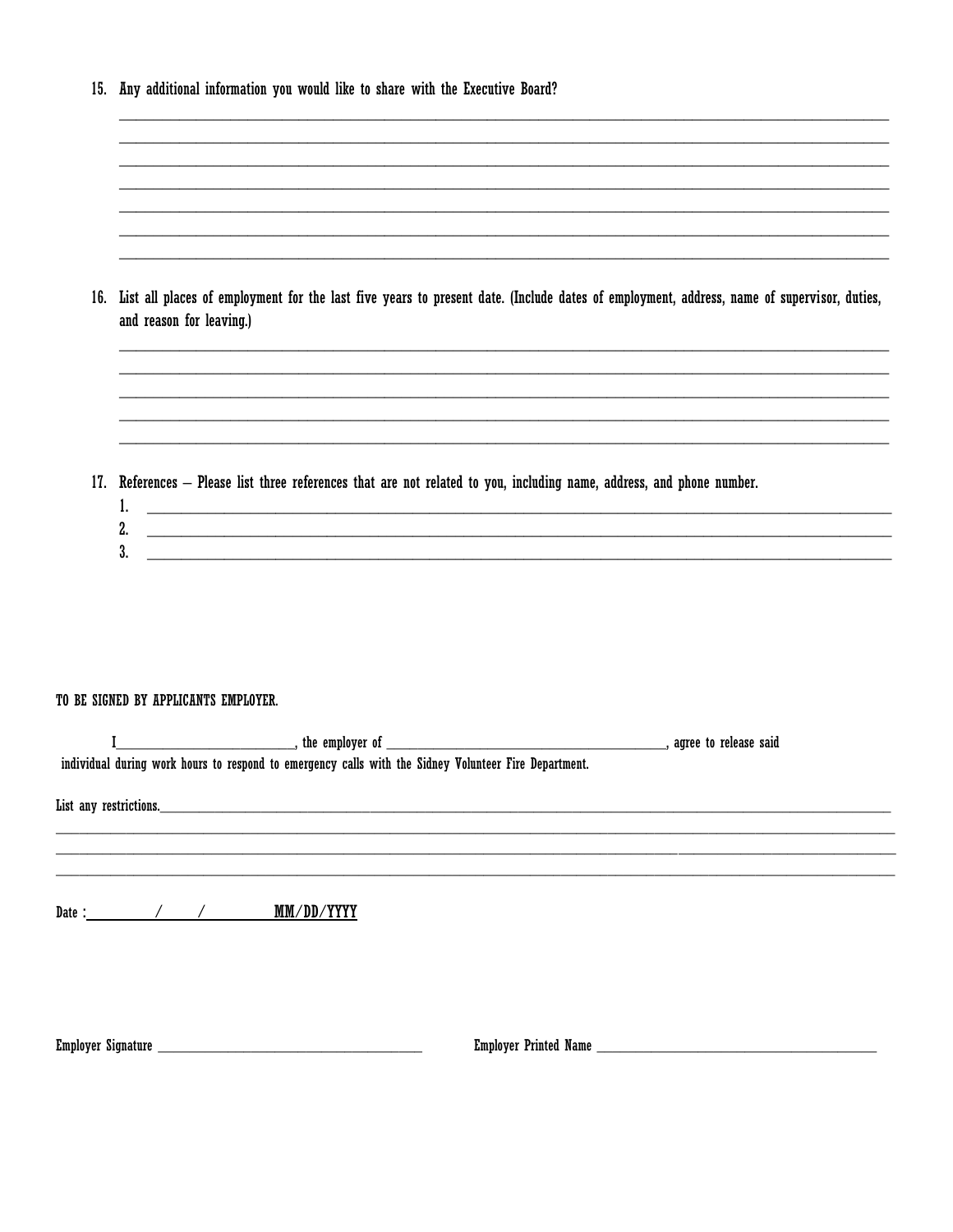I, \_\_\_\_\_\_\_ , hereby make application to became a member of the Sidney volunteer fire department and if elected promise to abide by the rules, regulations and by-laws of the department to the best of my ability. I hereby certify that this application is complete to the best of my knowledge and all information given is true and contains no misrepresentation. I am aware all statements submitted on this application are subject to investigation and verification. I understand that any withholding of information, misrepresentation, or falsification of statements on this application could result in rejection of volunteer service with Sidney Volunteer Fire Department.

(This form requires the personal signature of the party making application)

X . Date / / / MM/DD/YYYY

| Office use only |                                 |
|-----------------|---------------------------------|
|                 | <b>Executive Board Members:</b> |
|                 |                                 |
|                 |                                 |
| (Circle one)    |                                 |